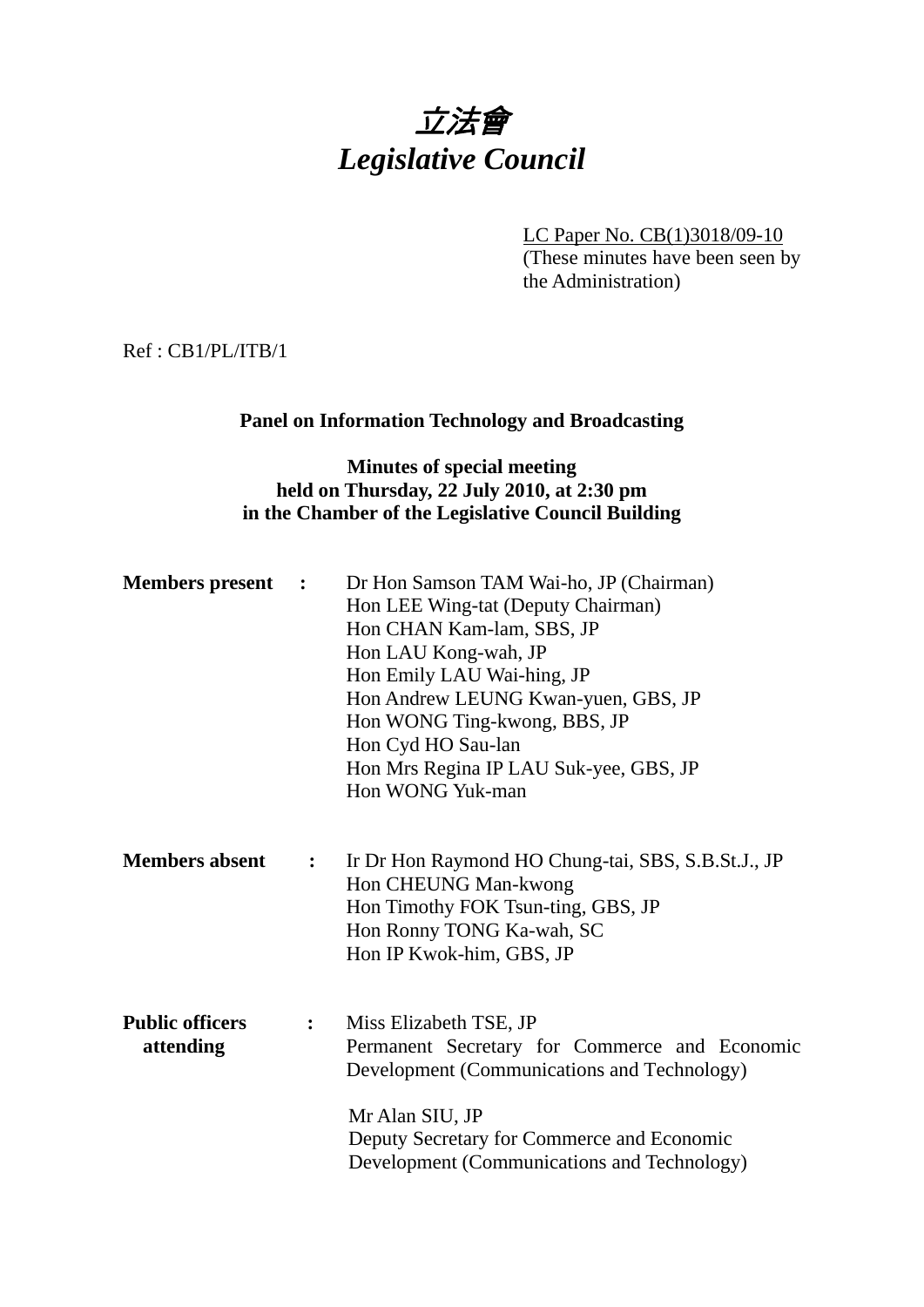|                                    |                        | $-2-$                                                                                                                             |
|------------------------------------|------------------------|-----------------------------------------------------------------------------------------------------------------------------------|
|                                    |                        | Mr Rick CHAN<br>Acting Principal Assistant Secretary for Commerce and<br>Economic Development (Communications and<br>Technology)A |
|                                    |                        | Mr PO Pui-leong<br>Acting Commissioner for Television and Entertainment<br>Licensing                                              |
| <b>Attendance by</b><br>invitation | : $\ddot{\phantom{a}}$ | <b>Broadcasting Authority</b>                                                                                                     |
|                                    |                        | Mr Ambrose HO, SC, JP<br>Chairman of the Broadcasting Authority                                                                   |
|                                    |                        | <b>Hong Kong Televisioners Association</b>                                                                                        |
|                                    |                        | Mr Maurice LEE<br><b>Secretary General</b>                                                                                        |
|                                    |                        | Support Public Channel Speak Foul Language<br>Organization                                                                        |
|                                    |                        | Mr CHIN Wai-lok<br>Member                                                                                                         |
|                                    |                        | <b>Citizen In Media Concerning</b>                                                                                                |
|                                    |                        | Mr CHENG Wai-him<br>Chairman                                                                                                      |
|                                    |                        | <b>Tai Po Power</b>                                                                                                               |
|                                    |                        | Mr SZE Kai-cheong<br>Secretary                                                                                                    |
|                                    |                        | <b>MyRadio</b>                                                                                                                    |
|                                    |                        | Mr LAM Yu-yeung<br>Representative                                                                                                 |
|                                    |                        | OurTV.hk                                                                                                                          |
|                                    |                        | Mr CHEUNG Chi-fung<br>Host, Public Engagement Specialist                                                                          |
|                                    |                        |                                                                                                                                   |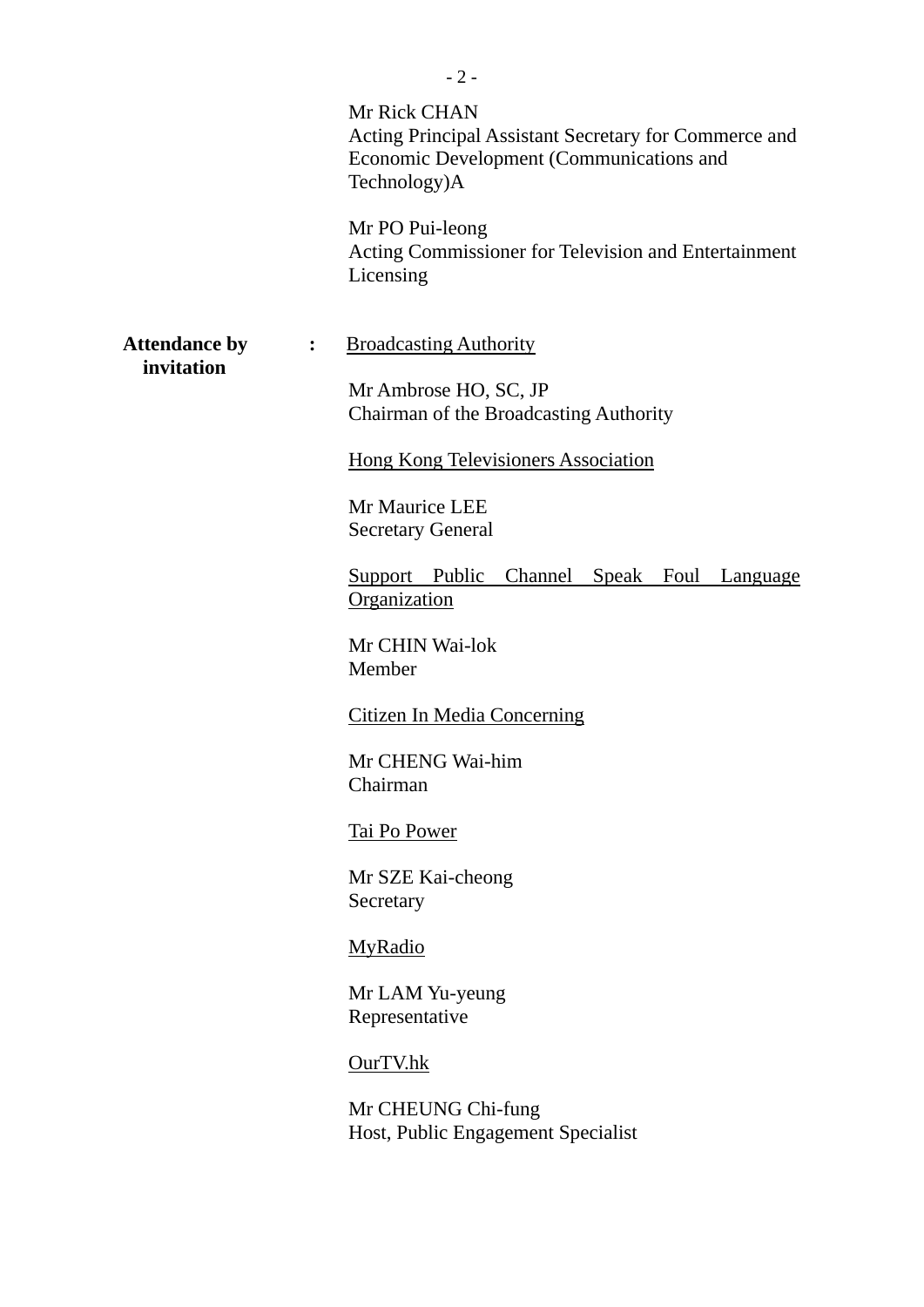|                              |                | <b>Community Development Initiative</b>                |
|------------------------------|----------------|--------------------------------------------------------|
|                              |                | Miss Vera YUEN Wing-han<br>Member                      |
|                              |                | Individuals                                            |
|                              |                | Ms Monita CHAN Yin-hing                                |
|                              |                | Ms Cindy CHAN                                          |
|                              |                | Mr Samuel LIP Kwok-piu                                 |
|                              |                | Mr SO Cheuk-hei                                        |
|                              |                | Mr Paul SIU Che-hung<br>Wanchai District Councillor    |
|                              |                | Mr CHIU Wai-hung                                       |
|                              |                | Mr YIP Tak-kuen                                        |
|                              |                | Ms FOK Shing-san                                       |
|                              |                | Mr WONG Cho-ki                                         |
|                              |                | Mr CHEUK Kwan-yuk                                      |
|                              |                | Mr Martin OEI<br><b>Political Commentator</b>          |
| <b>Clerk in attendance :</b> |                | Ms YUE Tin-po<br>Chief Council Secretary (1)3          |
| <b>Staff in attendance</b>   | $\ddot{\cdot}$ | Mr Bonny LOO<br><b>Assistant Legal Adviser 3</b>       |
|                              |                | <b>Ms Annette LAM</b><br>Senior Council Secretary (1)3 |
|                              |                | Ms May LEUNG<br>Legislative Assistant (1)6             |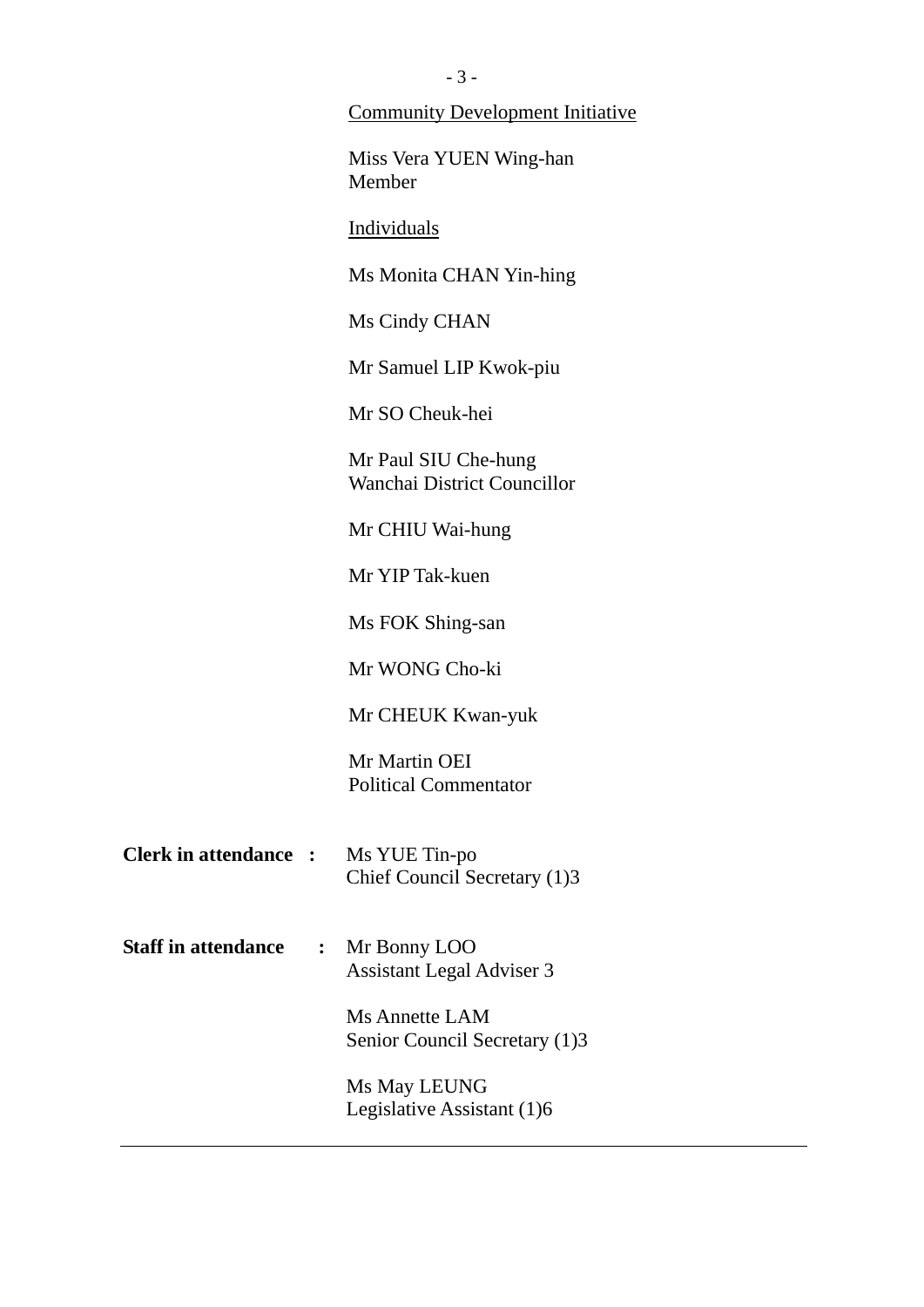| programme service licences                                                                                                                                                | Public consultation on the applications for domestic free television                            |
|---------------------------------------------------------------------------------------------------------------------------------------------------------------------------|-------------------------------------------------------------------------------------------------|
| $(LC$ Paper No. $CB(1)2592/09-10(01)$ -- Administration's                                                                                                                 | paper<br>on<br>applications for domestic<br>free<br>television programme<br>service<br>licences |
| LC Paper No. $CB(1)2592/09-10(02)$ -- Relevant newspaper cuttings)<br>(Chinese version only)                                                                              |                                                                                                 |
| Submissions from individuals not attending the meeting                                                                                                                    |                                                                                                 |
| (Chinese version only)                                                                                                                                                    | $(LC$ Paper No. $CB(1)975/09-10(01)$ -- Submission from a member of the<br>public               |
| LC Paper No. $CB(1)2592/09-10(03)$ -- Submission from<br>(English version only)                                                                                           | Ms<br>Teresa<br><b>WONG Sau-wan</b>                                                             |
| (Chinese version only)                                                                                                                                                    | LC Paper No. $CB(1)2592/09-10(06)$ -- Submission from a member of the<br>public                 |
| LC Paper No. $CB(1)2592/09-10(07)$ -- Submission<br>(Chinese version only)                                                                                                | from Mr<br><b>CHAN</b><br>Chung-chak                                                            |
| LC Paper No. $CB(1)2592/09-10(08)$ -- Submission from Ms<br>(Chinese version only)                                                                                        | Maggie<br><b>CHAU</b>                                                                           |
| LC Paper No. $CB(1)2592/09-10(09)$ -- Submission from Ms<br>(Chinese version only)                                                                                        | Diane<br><b>KONG</b>                                                                            |
| LC Paper No. $CB(1)2625/09-10(05)$ -- Submission<br>(Chinese version only)<br>(tabled at the meeting and Councillor)<br>subsequently issued via email on<br>26 July 2010) | from Mr YEUNG<br>Wai-sing,<br>District<br>Eastern                                               |

#### Welcoming remarks by the Chairman

 The Chairman welcomed representatives of the deputations to the meeting. He said that written submissions from deputations received before the meeting had been circulated to members and uploaded onto the website of the Legislative Council (LegCo) for public perusal. He requested the deputations to provide a written submission if they had not already done so, and also to provide supplementary submissions, if any, to the Panel after the meeting. He reminded the deputations that when addressing the Panel at the meeting, they were not covered by the protection and immunity under the Legislative Council (Powers and Privileges) Ordinance (Cap. 382), and their written submissions were not covered by the said Ordinance.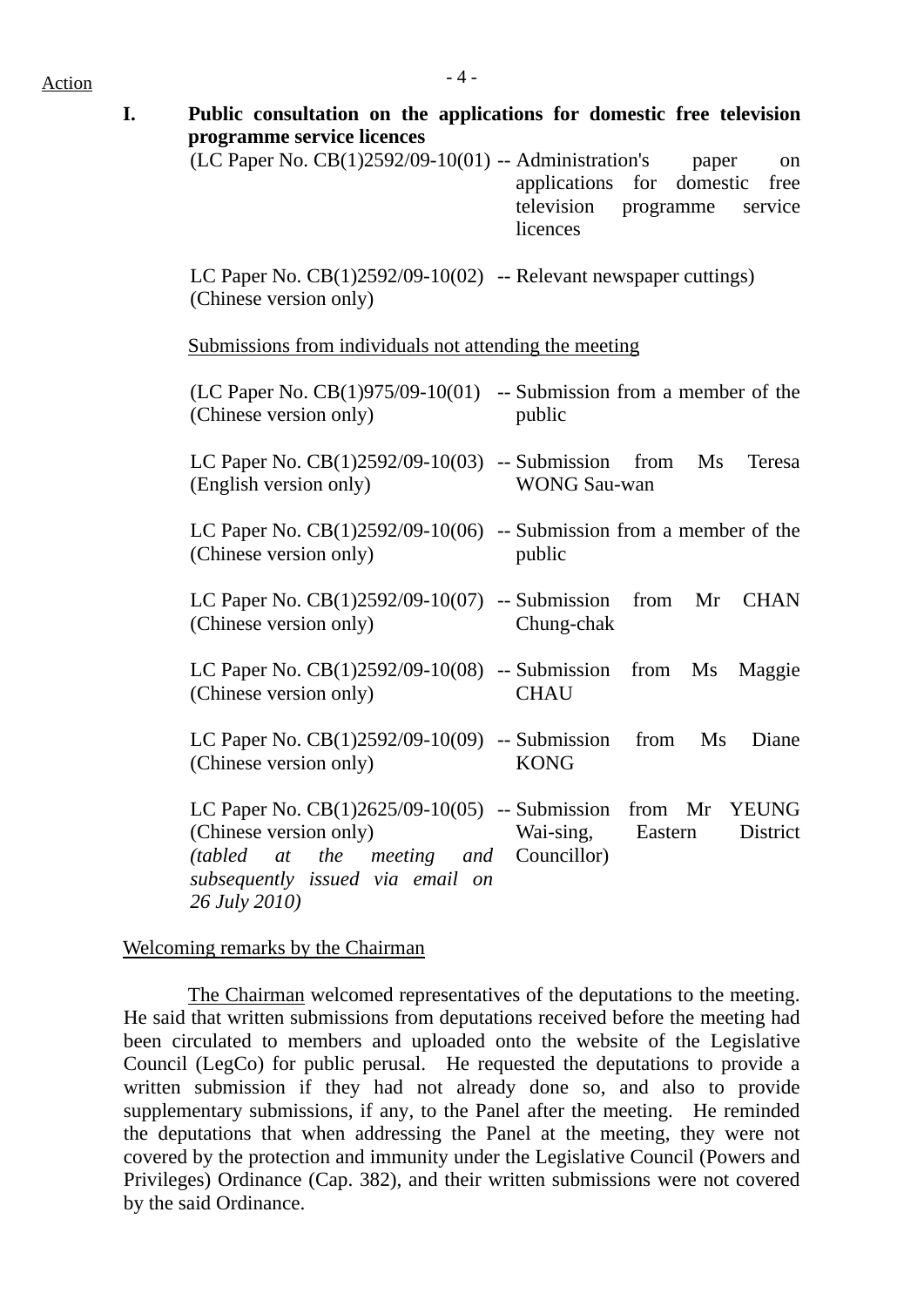#### Briefing by the Administration and the Broadcasting Authority

2. At the invitation of the Chairman, the Permanent Secretary for Commerce and Economic Development (Communications and Technology) (PSCED(CT)) and Mr Ambrose HO, Chairman of the Broadcasting Authority (BA), briefed members on the framework and criteria for assessing the applications for domestic free television (TV) programme service licences received from City Telecom (HK) Limited (CTI), Fantastic Television Limited (Fantastic TV) and HK Television Entertainment Company Limited (HKTVE). Mr Ambrose HO said that pursuant to the Broadcasting Ordinance (Cap. 562) (BO) and BA's consultation guidelines, BA had published, among others, notices on 9 July 2010 in the Gazette and also in one Chinese and one English newspaper to conduct a one-month public consultation on the applications. BA would take into account public views received and submit its recommendations on the applications to the Chief Executive in Council as soon as possible.

#### Presentation by deputations

#### *Hong Kong Televisioners Association*

(LC Paper No. CB(1)2625/09-10(01) -- Submission (*Chinese version only*)) *(tabled at the meeting and subsequently issued via email on 26 July 2010)* 

3. Mr Maurice LEE of Hong Kong Televisioners Association welcomed the Government decision to grant additional domestic free TV programme service licences to introduce real competition into the market, thereby enhancing programme diversity, quality and choices for the benefits of the viewing public. The setting up of new TV stations would also create more job opportunities and help promote the development of the local TV programme service industry. He urged the Government to prescribe the ratio of locally-produced programmes/programmes of Hong Kong origin to imported programmes, to ensure that the new entrants would not simply re-run their pay TV programmes on the free-to-air channels, and to set a healthy and balanced ratio among various programme genres (drama series, general entertainment, sports, arts and culture, news, current affairs, as well as educational and informational programmes). He called on the Administration to explore the feasibility of a mega set-top box capable of receiving programmes of all domestic free TV channels for the convenience and benefits of the viewing public. Noting that advertising revenue was vital to the survival of TV stations, Mr LEE urged the Administration to implement support measures to facilitate a stable source of advertising income and to provide more room for advertising.

*Ms Monita CHAN Yin-hing*  (LC Paper No. CB(1)2592/09-10(04) -- Submission (*Chinese version only*))

4. Ms Monita CHAN said that while the granting of new domestic free TV licences would provide more programme choices to the viewers, she was concerned that due to vicious competition, TV stations might resort to sensational reporting to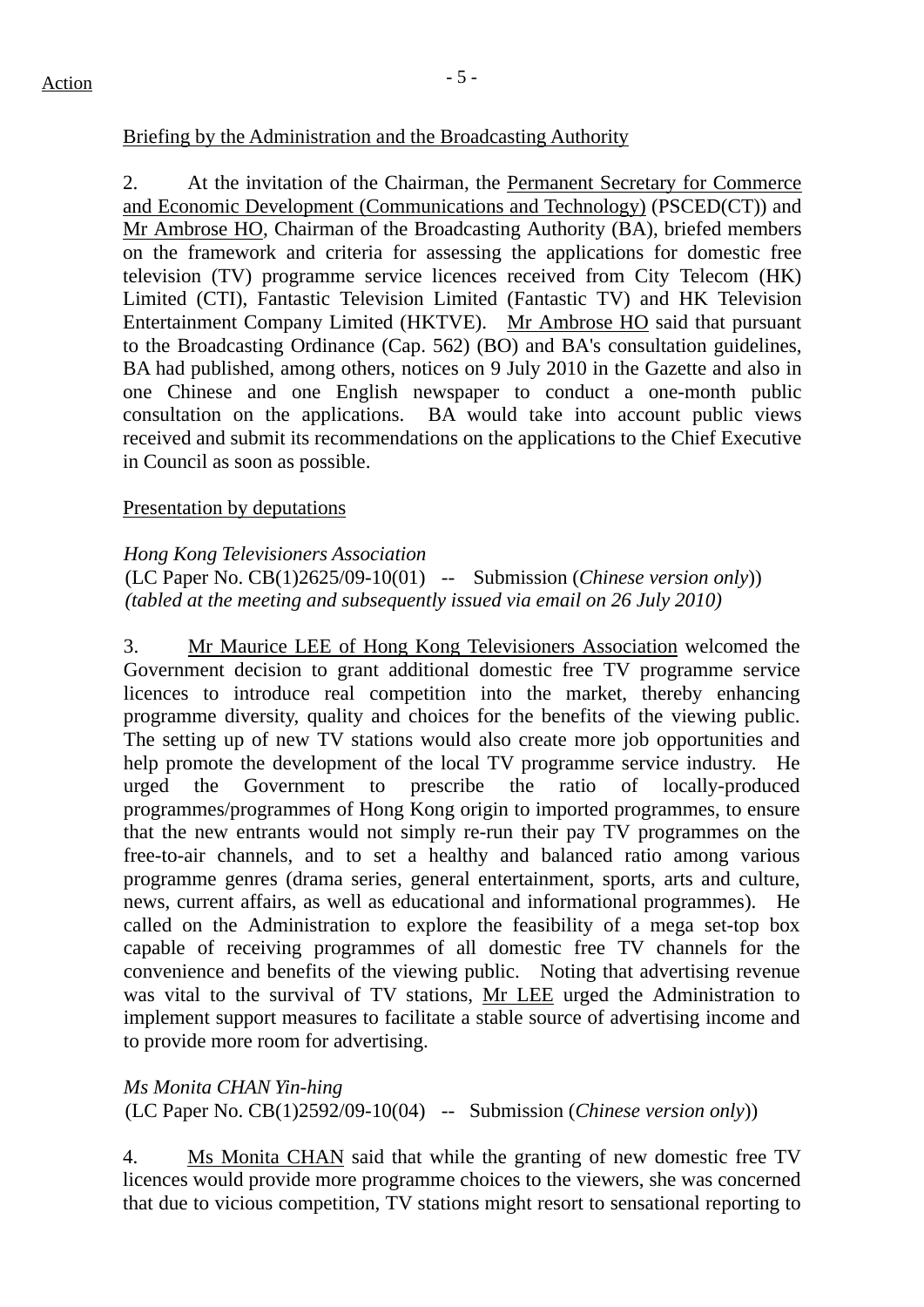increase the audience ratings in order to secure more advertising revenue. Ms CHAN urged the Administration to monitor the situation closely, and to encourage the production of more informational programmes conducive to the development of democracy.

#### *Ms Cindy CHAN*

5. Ms Cindy CHAN, a member of the Television and Radio Consultative Group of the BA, opined that the entry of new market players would enhance competition and bring a greater variety of programmes to meet the diverse needs of various audience groups such as children, senior citizens, ethnic minorities and the underprivileged. The new employment opportunities thereby created would also help foster the development of the local television and creative industries and reinforce Hong Kong's position as a regional broadcasting hub. She supported relaying quality programmes from the Mainland and overseas to broaden the horizon of Hong Kong people. Instead of targeting at local audience only, Ms CHAN said that TV stations should also seek to attract audience in the Greater China.

#### *Mr Samuel LIP Kwok-piu*

6. Mr Samuel LIP, a member of the Television and Radio Consultative Group of the BA, commended the Government for introducing new competition into the domestic free TV market, which he considered would help enhance programme quality and diversity. He urged the Administration to carefully assess the financial soundness of the applicants, and to keep a close watch over the potential conflict of interests of the new entrants in operating domestic free TV services in addition to their pay TV and broadband services. He suggested that the new licensees should be required to pay a bond/surety as an investment pledge. He said that the integrity of the applicants should also be carefully assessed to ensure that they would not broadcast programmes containing pornography or encourage gambling which might exert an undesirable influence over the young generation.

#### *Mr SO Cheuk-hei*

7. Mr SO Cheuk-hei said that the introduction of new competition in the free TV market would benefit the viewing public with more programme choices and better programming. He however questioned whether CTI was financially capable of operating up to 30 channels within three years of launch as proposed in its application. He also expressed concern whether Fantastic TV, a wholly-owned subsidiary of i-CABLE Communications Limited, would put the interests of pay-TV above public interests as was in the case of the broadcast of the 2010 World Cup.

## *Support Public Channel Speak Foul Language Organization*

8. Mr CHIN Wai-lok of Support Public Channel Speak Foul Language Organization questioned why BA, as a broadcasting regulator, had not taken any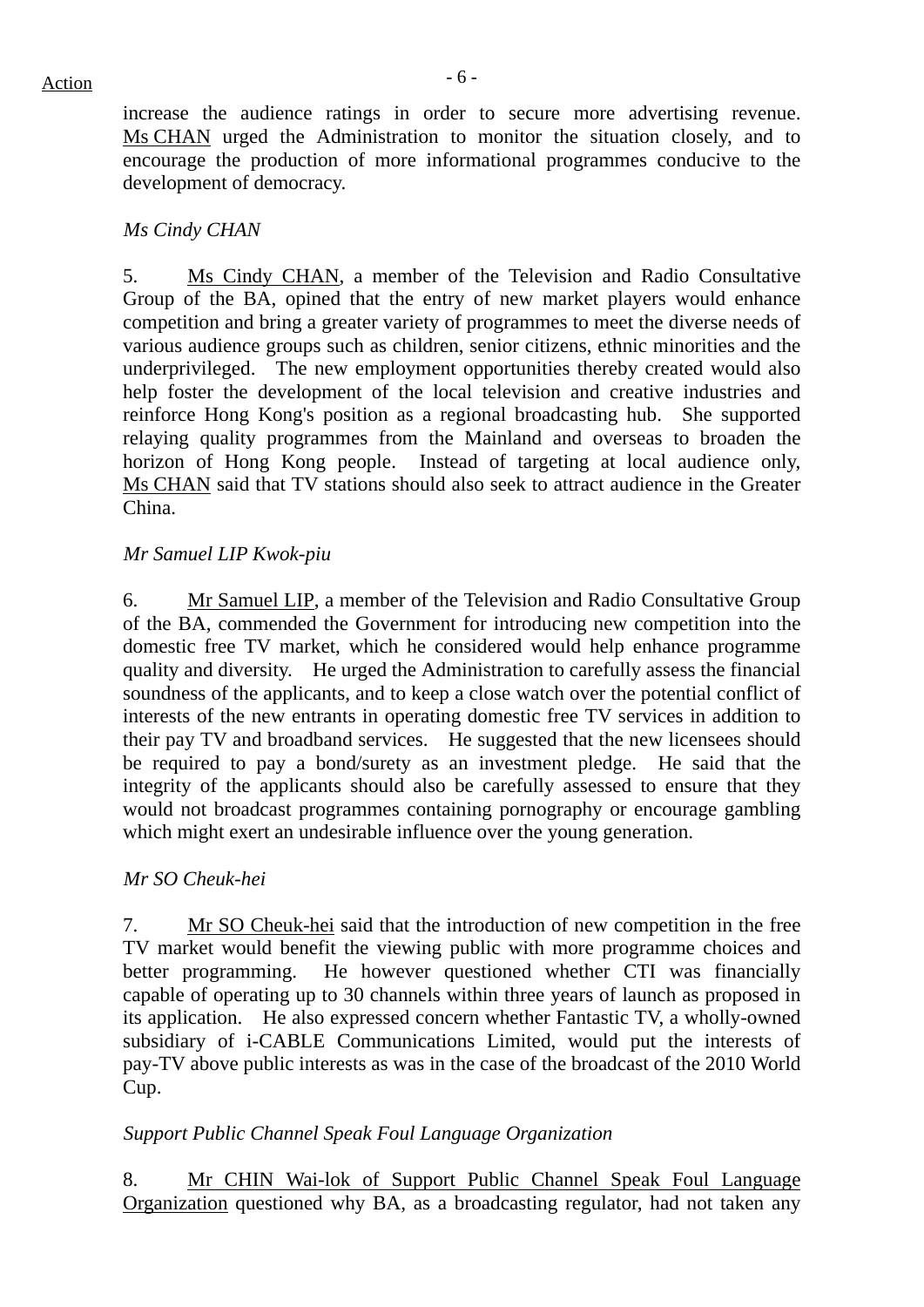action against the monopolization of local artists and singers by TVB nor impose conditions to stop such anti-competitive behavior in the context of the mid-term review of domestic free television programme service licences. He said that frequency spectrum was a valuable public resource and queried why community groups, non-government organizations and political parties were not allowed to operate their own free TV and radio stations to express their views. He opined that "俚語" which was the culture of Guangzhou people should not be banned in TV and radio broadcasts.

#### *Mr Paul SIU Che-hung, Wanchai District Councillor*

9. Speaking in his personal capacity, Mr Paul SIU Che-hung, Wanchai District Councillor, said that the Government should grant at least one or more new domestic free TV programme service licences to introduce new competition into the domestic free TV market which was currently dominated by one TV station. Apart from assessing the applicants' financial soundness, investment commitment and proven track record, he suggested that the Administration should make reference to the following criteria in assessing the applications:

- (a) the applicant organization should be politically neutral and refrain from promoting certain political party;
- (b) the programmes should carry more audio-language options to cater for the needs of ethnic minority groups and multi-lingual speakers;
- (c) instead of competing with each other, the licensees should complement each other in programming for better synergy and provide a greater variety of programme mix for the benefit of the viewing public;
- (d) quality programmes of the China Central Television should be relayed to enhance understanding of developments in the Mainland;
- (e) more civic education programmes should be broadcast to promote understanding of the community and the nation; and
- (f) programmes on cooking, flower arrangements, music, etc should be broadcast to cater for different viewing preferences of different audience groups.

#### *Mr CHIU Wai-hung*

10. Mr CHIU Wai-hung supported the granting of additional domestic free-to-air TV licences to bring in more competition. He opined that foul language should be prohibited on TV and radio.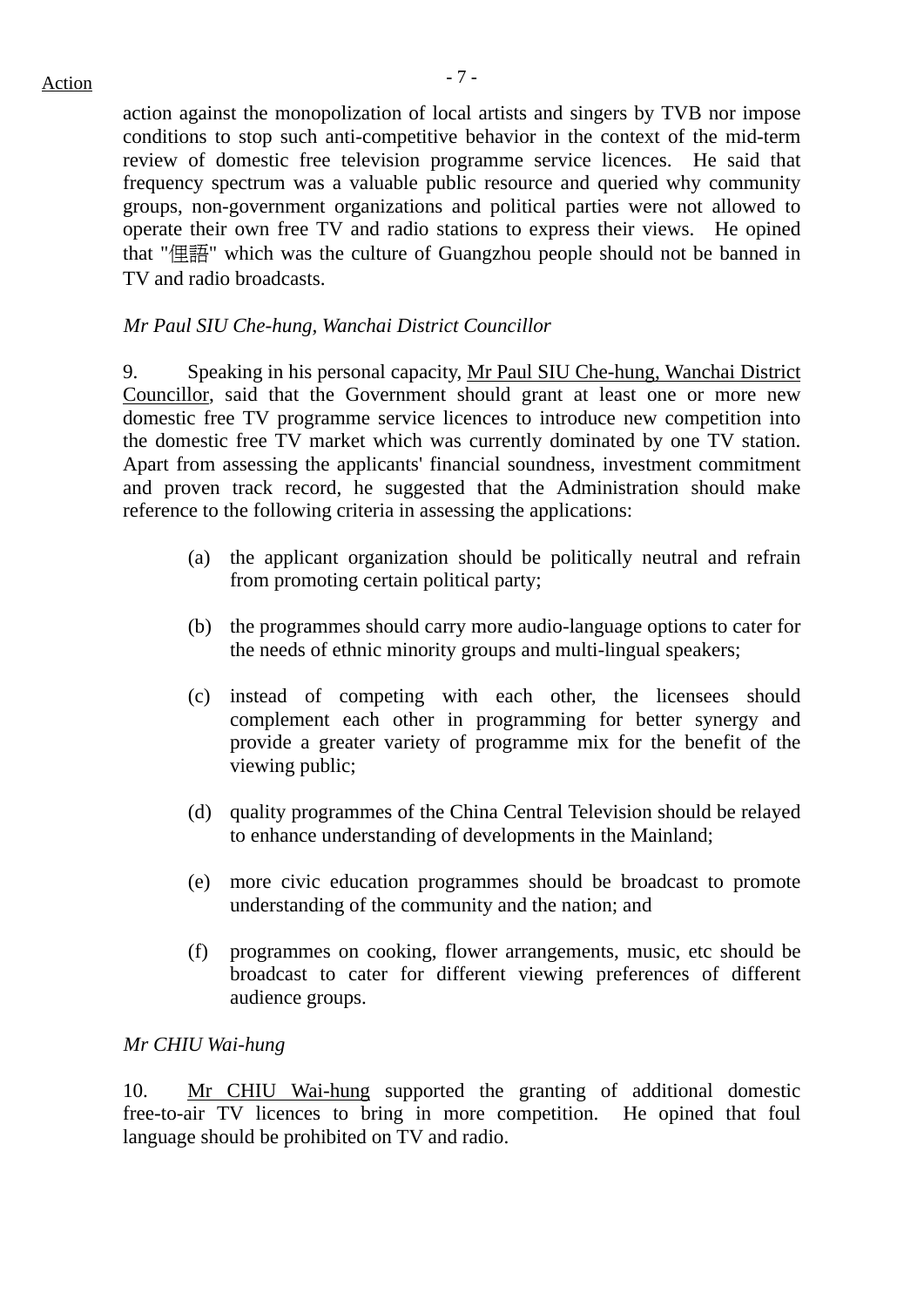*Mr YIP Tak-kuen*  (LC Paper No. CB(1)2592/09-10(05) -- Submission (*Chinese version only*))

- 11. Mr YIP Tak-kuen made the following suggestions:
	- (a) more air time should be given to popular quality programmes such as "新聞透視", "鏘鏗集" and "少年警訊";
	- (b) RTHK and free-to-air TV stations should co-produce drama series reflecting the changing society and the livelihood of Hong Kong people;
	- (c) more programmes should be produced to enhance public understanding of the Government structure, the work and operation of Government departments, and the channels for the public to communicate with the Government;
	- (d) more social and public affairs programme should be produced to promote fair and balanced views on important livelihood issues and mega infrastructure, and to provide an open platform and discussion forum for professionals and members of the public to express and exchange views; and
	- (e) public opinion surveys on programme quality and variety should be conducted.

## *Ms FOK Shing-san*

12. Ms FOK Shing-san said that while granting additional licences to bring in more competition in the free-to-air TV market, the Government should ensure that the licensees would uphold a high moral standard in programme production and refrain from producing sensational programme depicting sex, violence, horror and cruelty in their attempt to increase audience ratings. More educational/informational programmes and programmes imparting positive social values should be produced.

## *Citizen In Media Concerning*

(LC Paper No. CB(1)2625/09-10(02) -- Submission (*Chinese version only*)) *(tabled at the meeting and subsequently issued via email on 26 July 2010)* 

13. Mr CHENG Wai-him of Citizen In Media Concerning doubted whether the granting of additional domestic free TV programme service licences could put an end to the current monopolization of artists and singers in the TV and entertainment market, and provide the viewers with more programme choices. He said that as most of the singers and artists were prohibited by their contracts with TVB to cast in drama series and programmes of other TV stations, it would be difficult for new market entrants to survive under such a competitive environment. In fact, none of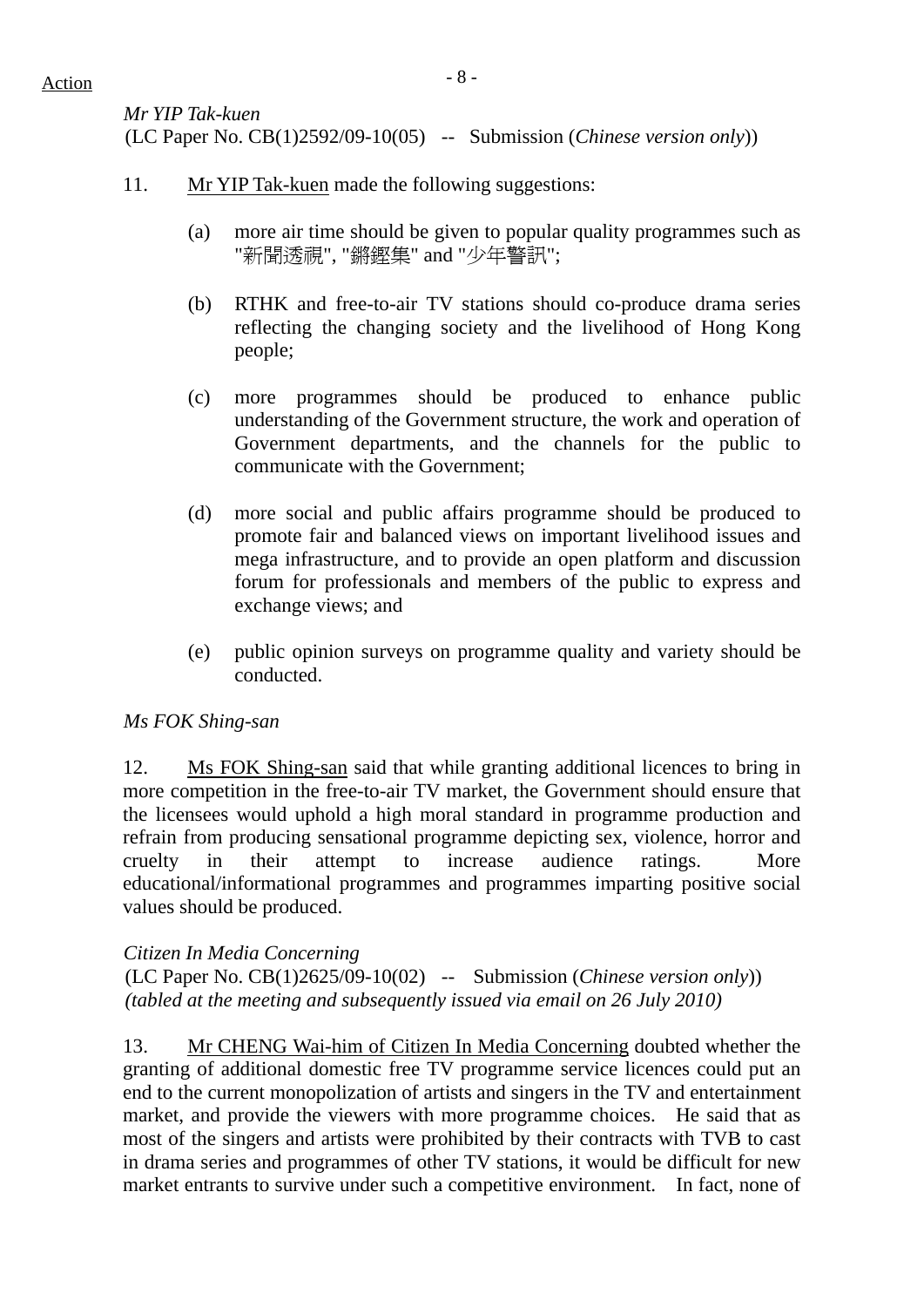the three applicants had made any clear commitment to provide general entertainment and drama series for viewers during prime-time.

*Tai Po Power*  (LC Paper No. CB(1)2616/09-10(01) -- Submission (*Chinese version only*))

- 14. Mr SZE Kai-cheong of Tai Po Power made the following suggestions:
	- (a) the Government should encourage programme variety and regulate to require the licensees to increase the amount of locally-produced programmes so as to create more job opportunities for creative talents in Hong Kong and enhance the quality of local productions;
	- (b) the licensees should maximize the use of the spectrum and should as far as practicable avoid re-running the programme or carrying the same programme concurrently in different channels;
	- (c) the licensees should take on the social responsibility of mass media organizations in publicizing Government policies, fostering social harmony and enhancing Hong Kong people's civic awareness; and
	- (d) in processing the applications, the Government should carefully assess the applicants' financial, management and technical capability, programme variety, quantity and quality, as well as the timetable for service roll-out. Care should also be taken to avoid monopolization by big financial conglomerates.

*MyRadio* 

(LC Paper No. CB(1)2616/09-10(02) -- Submission (*Chinese version only*))

15. Mr LAM Yu-yeung of MyRadio said that MyRadio strongly objected to the anti-competitive conduct of TVB in monopolizing local artists and singers by prohibiting them from appearing in programmes of other TV stations. He said this monopoly had resulted in the dominance of TVB in the free TV market, undermining the competitiveness of other TV stations and new market entrants. He expressed disappointment that BA had not exercised its power under the BO to stop such conduct. He suggested BA to follow the US practice in prohibiting licensees from signing exclusive contracts with artists and singers, and to regulate the broadcast of drama series in prime-time slots. He also urged the Government to open up airwaves and grant as many licences as possible to introduce real competition into the free TV market.

*OurTV.hk* 

16. Mr CHEUNG Chi-fung of OurTV.hk said that when compared to other jurisdictions, Hong Kong viewers had little choices in a TV market dominated by TVB. He supported granting more TV programme service licences to bring in competition. He agreed with Mr LAM Yu-yeung of MyRadio that licensees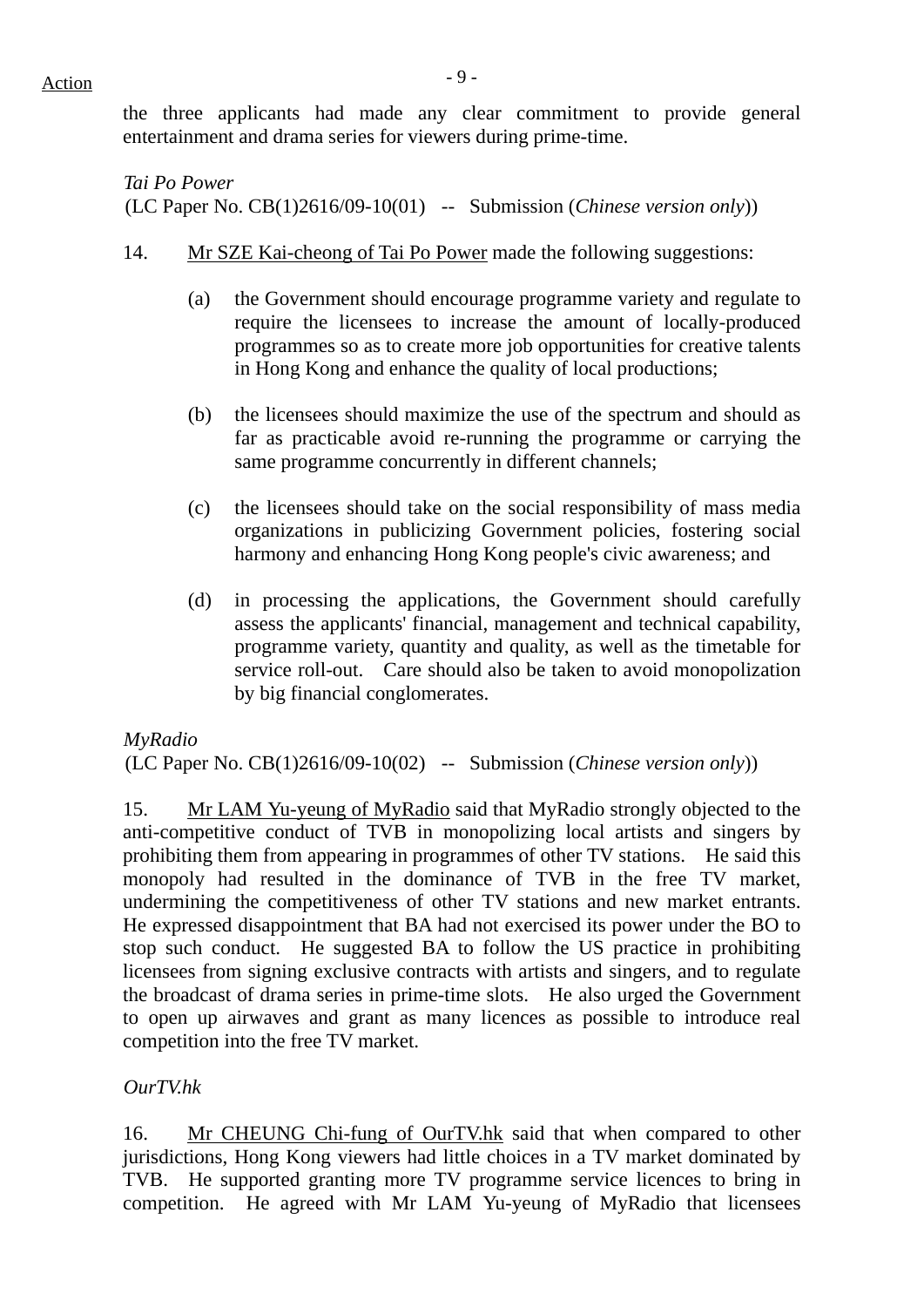should not be allowed to sign exclusive contracts with artists and singers. Referring to some deputations' views that licensees should avoid programmes that might have harmful effects on the audience, Mr CHEUNG cautioned against stifling creativity in the misguided attempt to uphold the so called social ethics.

#### *Mr WONG Cho-ki*

17. Mr WONG Cho-ki urged the Government to require the domestic free TV licensees to provide coverage for up to 99% of the local population as soon as possible so that more people would enjoy free TV programme service. He said that care should be taken to prevent free TV operators from charging connection fees, set-top box deposit and rental fees. He opined that more educational/informational programmes should be produced. The use of so called bad languages in programmes should be allowed provided that the programmes were broadcast in designated time-slots with the display of alerts to the audience.

## *Mr CHEUK Kwan-yuk*

18. Mr CHEUK Kwan-yuk said that the viewing public presently had little programme choices. He hoped that new domestic free TV programme service licensees would provide a greater variety of programme and better programming. He called on the Government to implement measures to ensure programme quality and to cut down viewing time on TV commercials.

#### *Mr Martin OEI, Political Commentator*

(LC Paper No. CB(1)2625/09-10(03) -- Submission (*Chinese version only*)) *(tabled at the meeting and subsequently issued via email on 26 July 2010)* 

19. As the new licence applicants proposed to use their exsiting telecommunications and broadband networks for transmission, Mr Martin OEI, political commentator, doubted whether residents in remote areas currently not covered by the networks could benefit from the opening up of the free TV market. He was of the view that the ban on cross-media ownership should be lifted provided there was sufficient market competition. He urged BA to enforce the BO so as to put an end to the anti-competitive conduct of TVB and provide a level playing field for new market entrants. He expressed concern about self-censorship of TVB and ATV in news reporting and urged BA to take concrete steps to ensure editorial independence of both the incumbent and new licensees.

#### *Community Development Initiative*

(LC Paper No. CB(1)2625/09-10(04) -- Submission (*Chinese version only*)) *(tabled at the meeting and subsequently issued via email on 26 July 2010)* 

20. Miss Vera YUEN Wing-han of Community Development Initiative criticized BA for failing to exercise the power vested in it under the BO to take action against TVB for its anti-competitive conduct and the abuse of its market dominance. Despite the complaint lodged by ATV, BA had not yet come up with any positive action to stop TVB's monopolization of singers and artists. She said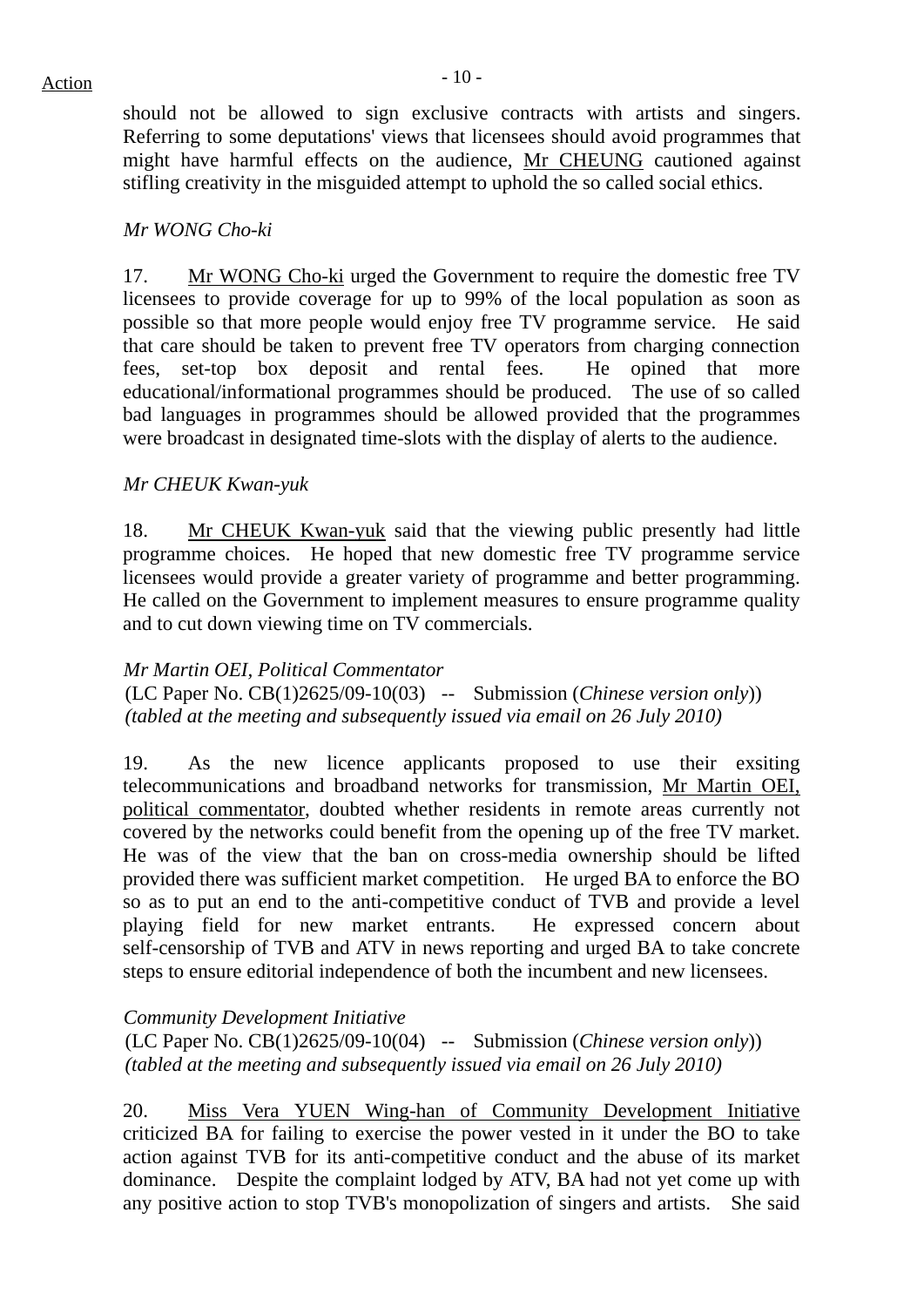that frequency spectrum was a public asset and should be open to community groups and non-governmental organizations to facilitate free expression of views which was basic human rights guaranteed by the Basic Law. She called on the Government and BA to take the opportunity of granting additional domestic free TV programme service licences to introduce real competition and provide more programme choices to the viewers.

## Discussion

## *Anti-competitive conduct and abuse of dominance*

21. Mr CHAN Kam-lam referred to the monopolization of majority of artists and singers by TVB and said that some artists had complained to him about unfair contract terms with TVB and exploitation that was in breach of the BO. He urged BA to take concrete action to address the problem of monopolization and enforce the anti-competition and abuse of dominance provisions of the BO. He suggested that those who give evidence should be given protection to facilitate the gathering of evidence.

22. Mr LEE Wing-tat expressed disappointment that although TVB's anti-competitive conduct and abuse of dominance was a known secret that had existed for a number of years, BA had failed to take any action to address the problem of unfair competition in the local TV and entertainment market. He asked when BA would complete its investigation into the complaint against TVB which had been lodged by ATV for about one year. He urged BA to expedite the investigation and asked whether the slow progress of the investigation was due to insufficient power vested by the BO.

23. Mr LAM Yu-yeung of MyRadio urged BA to address the problem of the monopolization of the television programme service market as soon as possible to provide a healthy competitive field for new entrants.

24. In response, PSCED(CT) said that the complaint was being processed in accordance with the BO and the established procedures. The Television and Entertainment Licensing Authority (TELA) was seeking further information from the licensees concerned. She believed that the granting of additional domestic free television progaramme service licences would introduce new competition into the local television programme service market.

25. Mr Ambrose HO, Chairman of BA, highlighted that BA attached great importance to ensuring fair market competition and would exercise its full power under the BO to investigate into the matter to ascertain whether there was evidence to substantiate the allegations. Following the receipt of the complaint in end 2009, BA had sought further information from ATV and TVB and commissioned a consultancy study to determine whether the matter warranted further comprehensive investigation. The Panel would be updated on the outcome of the investigation in due course.

Admin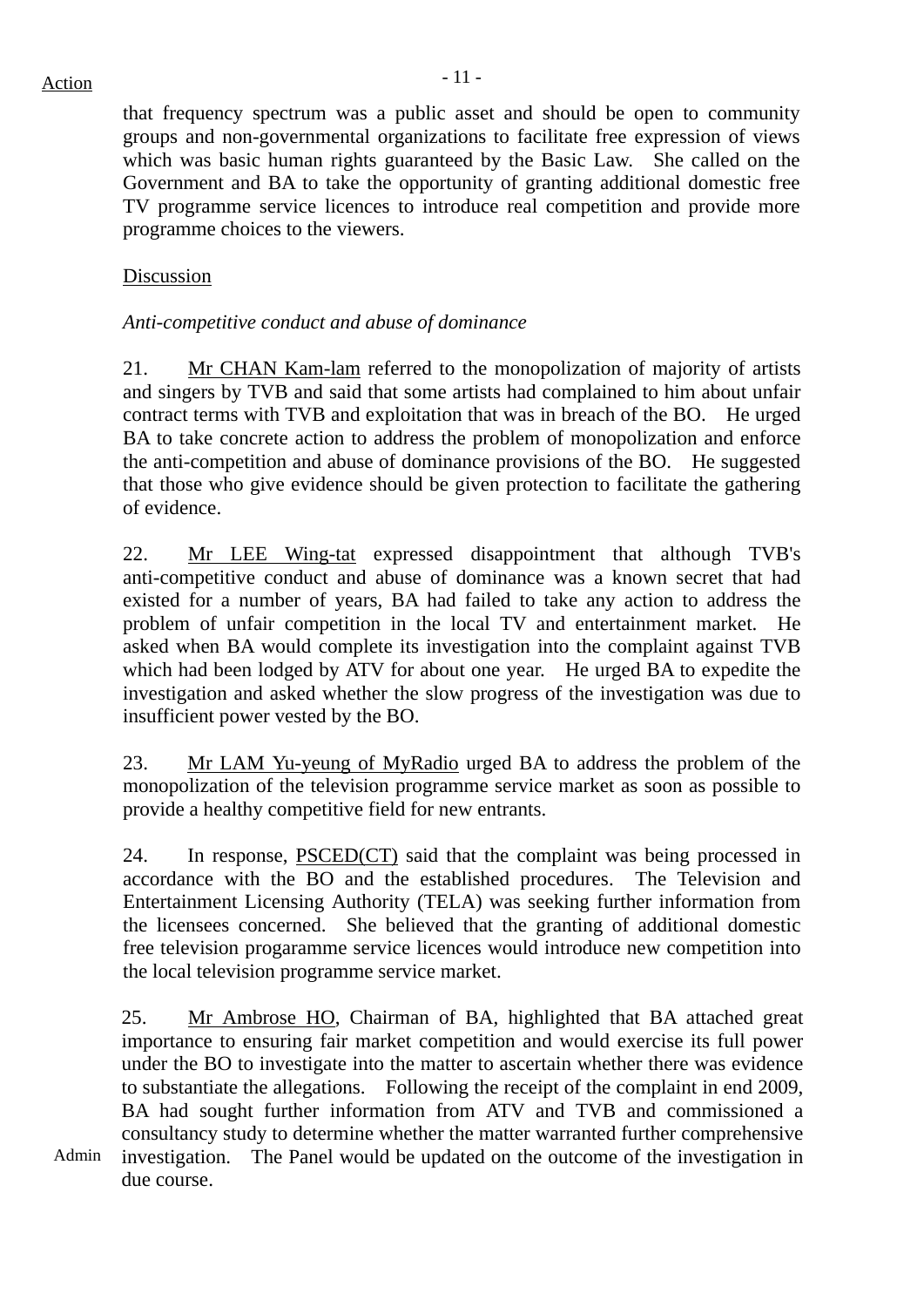26. Mrs Regina IP enquired whether bundling free TV services with pay TV services and/or using free TV services to promote pay TV services would constitute anti-competitive conduct. Mr Ambrose HO replied that section 13 of the BO prohibited certain conduct which, in the opinion of BA, had the purpose or effect of preventing, distorting or substantially restricting competition in a television programme service market. Bundling service by a licensee might, under certain circumstances, amount to anti-competitive conduct.

## *Programming requirements*

27. Mrs Regina IP noted the general dissatisfaction over the current TV programming which consisted mainly of imported dramas, and the public calls for more local productions in the mid-term review. She said that a proper balance should be maintained between imported programmes and local productions, and that the amount of locally-produced programmes should be increased to create more job opportunities and help foster the development of the local television and creative industries. She enquired about the definition of and current rules for local-content programme.

28. PSCED(CT) replied that at present there was no BA guidelines prescribing the amount and ratio of imported programmes to local productions. Neither was there any express specifications on what constituted a licensee's local-content production. She highlighted that in response to the general community aspiration for more local productions, BA had recommended an increase to the amount of locally-produced programmes in the context of the mid-term review.

29. Mrs Regina IP referred to the style book of BBC and the practice in the United States and the United Kingdom where "four-letter word" in TV and music programmes was automatically filtered. Noting the public concern about the use of foul language in TV programmes, she enquired about the practice and requirements in respect of TV programmes in Hong Kong. The Deputy Secretary for Commerce and Economic Development (Communications and Technology) said that the use of language in TV programmes was governed by the Code of Practice in Television Programme Standard issued by BA.

30. The Chairman called on the Administration to take note of the public concern about bundling the service of domestic free and pay TV services and re-running pay-TV programmes in free-to-air channels which would limit programme variety and affect the programme choice of the viewing public.

31. In this connection, Mr SO Cheuk-hei suggested that new licensees should be given a transitional period during which they would be allowed to run the same programme in both free and pay TV to help them get started.

32. Mr LEE Wing-tat supported some deputations' call to increase the amount of informational/educational programmes as well as programmes on general entertainment, arts and culture, sports, and news, etc. He urged that instead of wasting frequency spectrum running the same programme in different channels, the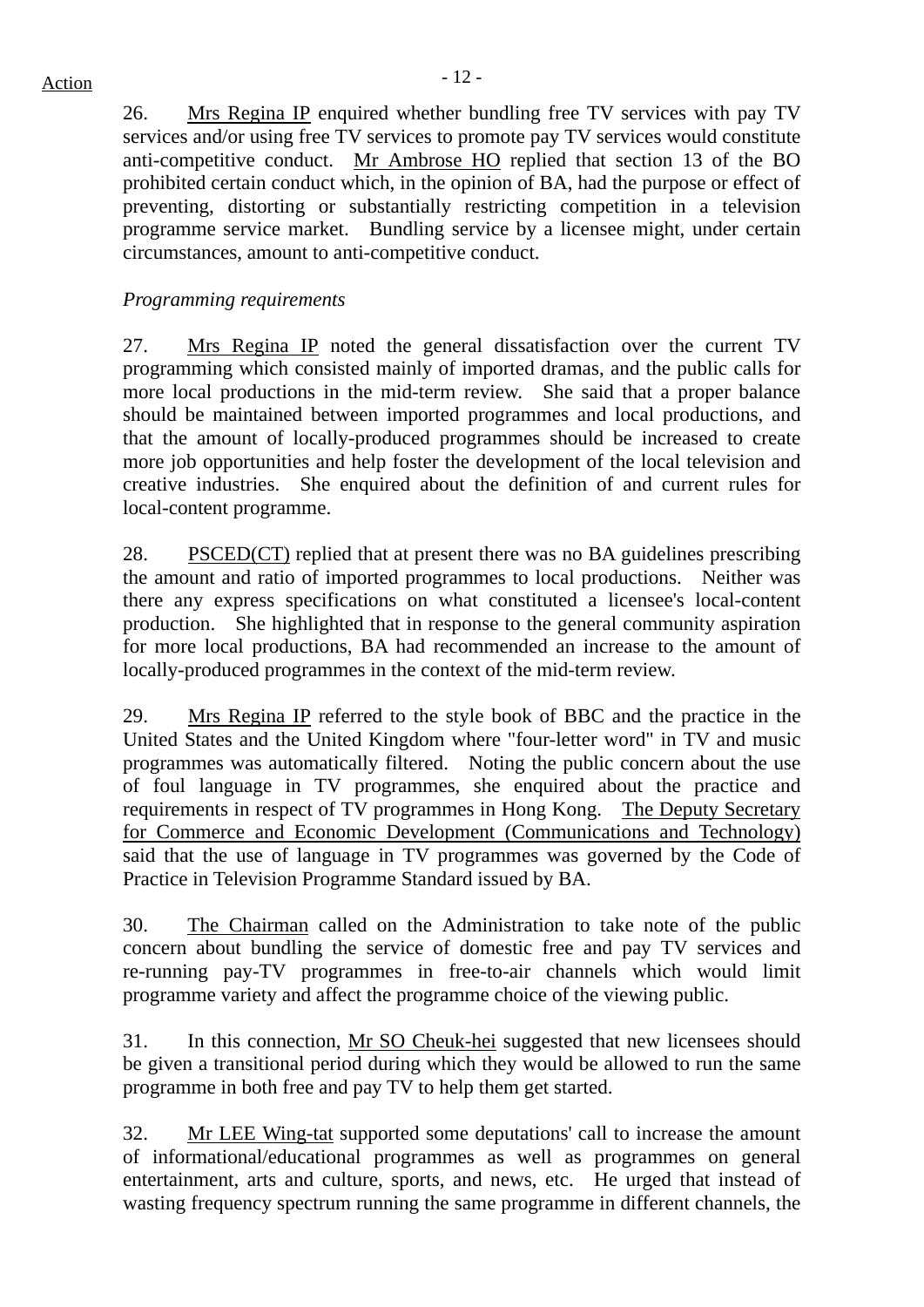unused time-slots should be dedicated to programmes catering for the needs of community groups and ethnic minorities.

33. On community participation in broadcasting, the Chairman enquired whether the Administration would consider requiring the new licensees to cooperate with content providers or to allow community groups that were less financially affluent to lease the channels or use part of the airtime to run their own programmes.

34. In this connection, Mr WONG Cho-ki urged the Government to expedite the opening up of airwaves for public participation in community broadcasting.

35. PSCED(CT) replied that the Radio Television Hong Kong would be tasked to devote part of its airtime and resources within the development of its digital services to provide a platform for community participation in radio and TV broadcasting.

36. Mr WONG Yuk-man opined that the focus of the meeting should be on the applications for domestic free TV programme service licences. He said that the hard fact remained that only big financial conglomerates such as the three applicants would be financially capable of providing domestic free TV services.

*Criteria for assessing the applications for domestic free television programme service* 

37. In response to Mr CHAN Kam-lam's enquiry, PSCED(CT) said that there was no preset limit on the number of domestic free TV programme service licences to be granted. The new applications would be assessed in accordance with the criteria set out in the BA guidance note for domestic free TV programme service licence applications.

38. Mr LAU Kong-wah noted that financial soundness, among others, was one of the criteria for assessing the applications for domestic free TV programme service licences. As the financing of TV stations relied heavily on advertising revenue, and in view of the financial stringency of one of the incumbent TV stations due to the lack of commercials, Mr LAU doubted whether the new entrants would be able to survive under such a competitive environment. Sharing Ms Monita CHAN's concern that the vicious competition for commercials would drive the licensees to broadcast sensational programmes in order to increase the audience ratings, he asked whether the Administration would draw up policies and provide incentives to facilitate a stable source of advertising as suggested by Mr Maurice LEE of the HK Televisioners Association.

39. Mr Ambrose HO said that financial soundness and investment commitment was one of the important criteria for reviewing the domestic free TV programme service licences of the incumbent licensees in the mid-term review, and for assessing the new applications for licences. BA was keenly aware of the importance of striking a balance between introducing more competition and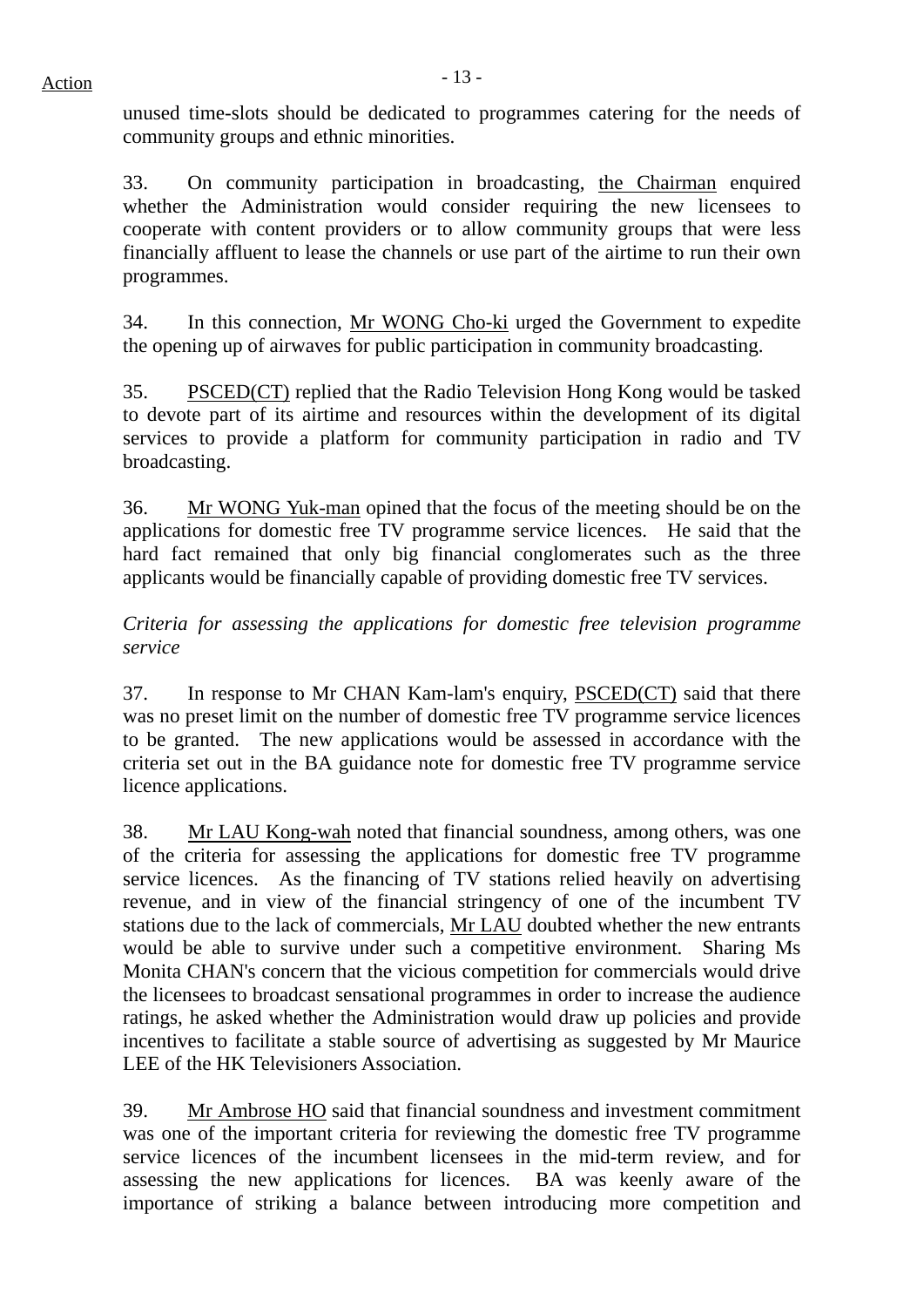maintaining programme quality and standard.

40. Ms Monita CHAN said that it would not be in the interest of the public if TV stations, due to the lack of stable income from commercials, were forced to close down. She called on the Government to closely monitor the situation.

41. Sharing a similar view, Ms Cyd HO doubted whether the domestic free TV programme market could sustain the businesses of these licensees at the same time. She expressed concern that TV operators, in order to secure more advertising revenue from enterprises outside Hong Kong, would be inclined to produce programmes targeting audience outside Hong Kong, thereby losing the local relevancy of the programmes. She also expressed concern about the increasing self-censorship by Hong Kong media particularly in news reporting since the handover in 1997 and said that a genuine public service broadcaster independent from the Government should be set up to operate a 24-hour news channel.

42. In reply, PSCED(CT) and Mr Ambrose HO said that while there was no regulation over the source of advertising income, the BO stipulated that domestic free TV programme service should primarily target the market of Hong Kong. Other regulatory corporate arrangements such as the "ordinarily resident in Hong Kong" requirement were in place to ensure that the free TV programme service would primarily target Hong Kong audience.

43. Mr CHAN Kam-lam expressed concern that despite the granting of additional licences, residents might be limited by the networks of their buildings and would not be able to view the programmes of all TV stations. He asked whether BA would consider requiring the new licensees to provide 100% coverage within a period of, say, two years so that the viewing public could really stand to benefit. PSCED(CT) and Mr Ambrose HO replied that among other criteria, the coverage and speed of service roll-out as well as causing minimum inconvenience to members of the public were important factors for consideration.

## *Set-top box*

44. Mr CHAN Kam-lam referred to the concern expressed by some deputations that providers might indirectly turn domestic free TV programme service into pay TV through charging connection fees or rental of set-top boxes. He called on the Administration to plug any loopholes in this regard. Referring to the suggestion made by Mr Maurice LEE of the Hong Kong Televisioners Association, Mr LEE Wing-tat called on the Administration to explore the feasibility of a mega set-top box to access the TV channels of different programme service providers.

45. Mr CHEUNG Chi-fung of OurTV.hk observed that most senior citizens and residents of public housing estates did not have a set-top box. He urged the Administration to address the issue of set-top box so that members of the public could really benefit from the opening up of the domestic free TV market and have greater programme choice.